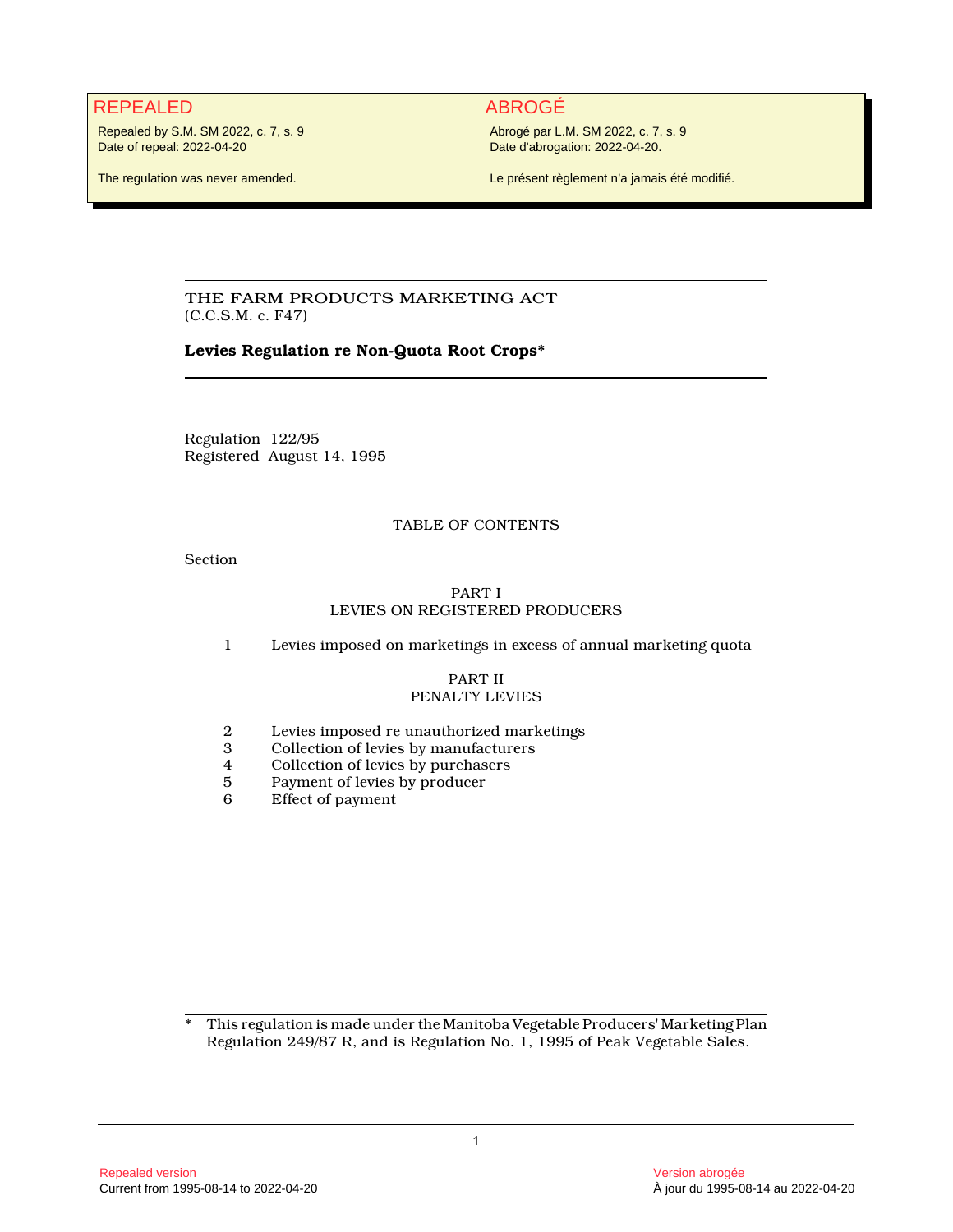# PART I

#### LEVIES ON REGISTERED PRODUCERS

#### **Levies imposed on marketings in excess of annual marketing quota**

**1** A levy is imposed on each registered root crop producer of 10¢ for each 50 pounds of root crop of a type marketed by such producer in excess an amount equal to the annual marketing quota allotted to such registered producer for that type of root crop (including marketings made during a non-quota delivery period), in addition to other fees, levies and charges imposed on such producer.

# PART II

# PENALTY LEVIES

#### **Levies imposed re unauthorized marketings**

**2** A levy is imposed on every producer who markets root crops:

(a) to a manufacturer, other than to an exempt manufacturer;

(b) to an exempt manufacturer, if the provisions of subsections 29(2) or (3) of the Manitoba Vegetable Producers' Marketing Plan Regulation do not provide for the non-application of the Plan to such root crops; and

(c) in any manner prohibited by sections 31, 32 and 33 of the Root Crop Quota Order;

of \$5.00 for each 50 pounds or portion thereof of root crop so marketed.

#### **Collection of levies by manufacturers**

**3** Each manufacturer shall at the time it takes delivery of root crops other than root crops to which the Plan does not apply pursuant to the provisions of subsections 29(2) or (3) of the Plan, deduct from the monies payable for such root crops all levies payable by the producer of such root crops to this Board pursuant to this Part and shall forward such levies to this Board at its office, 1200 King Edward Street, Winnipeg, Manitoba, not later than thirty (30) days following the receipt of such root crops by such manufacturer.

#### **Collection of levies by purchasers**

**4** Each producer other than a manufacturer shall, at the time the purchaser takes delivery of root crops, deduct from the monies payable for such root crops all levies payable by the producer of such root crops to this Board pursuant to this Part and shall forward such levies to this Board at its office, 1200 King Edward Street, Winnipeg, Manitoba, not later than thirty (30) days following the receipt of such root crops by such producer.

# **Payment of levies by producer**

**5** Every producer shall pay to this Board at its office, 1200 King Edward Street, Winnipeg, Manitoba, all levies payable by that producer under this Part that were not deducted and forwarded to this Board by the person who received such root crops from that producer, not later than forty-five (45) days following the marketing of root crops by that producer.